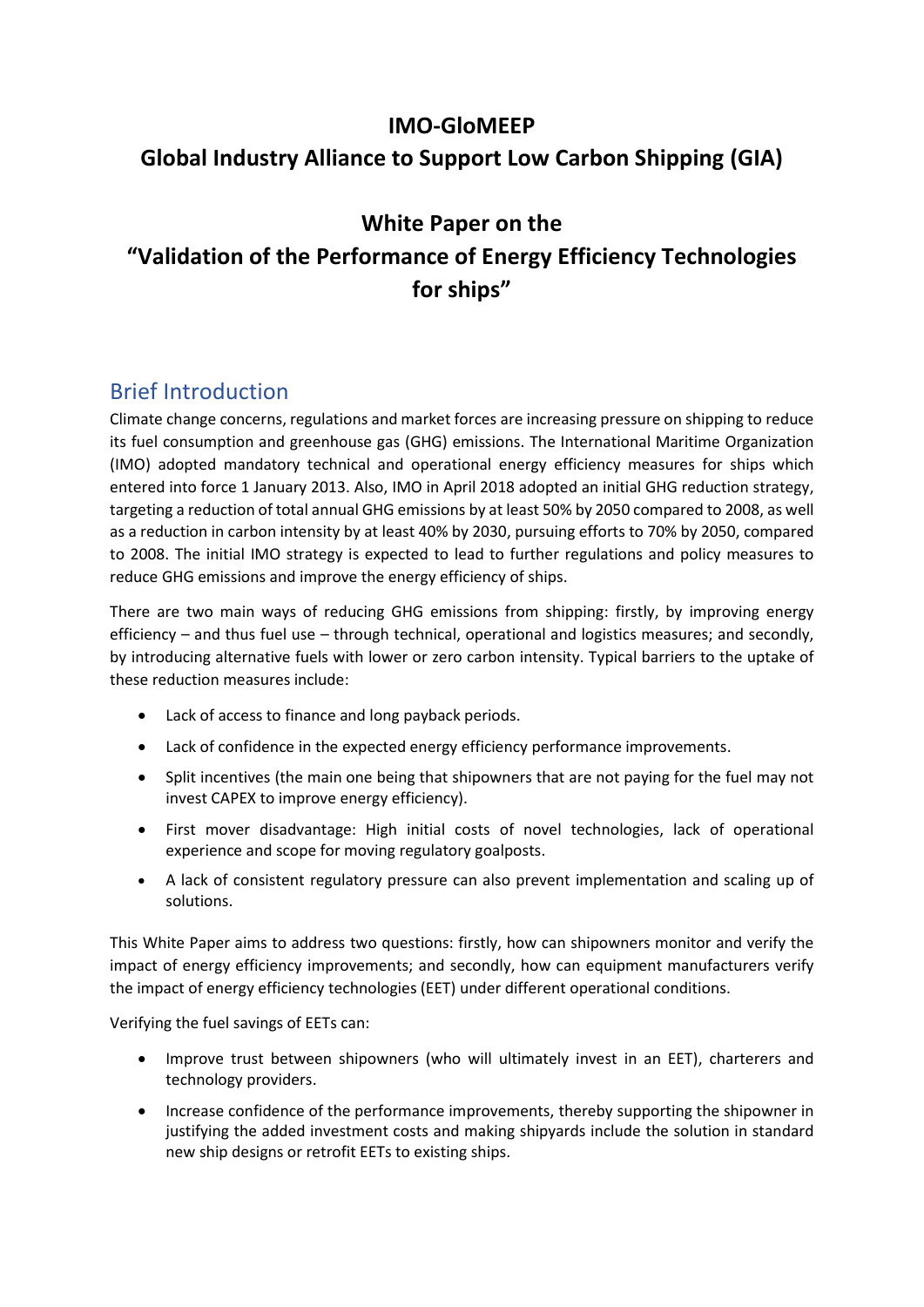- Enable shipowners to convince time charterers to pay a premium for a vessel through provision of more accurate data on fuel consumption, making the vessel more attractive to the market.
- Increase the resale value of the vessel.

# Performance of energy efficiency technologies

There are a wide range of technologies and solutions available for improving ship energy efficiency and



hence reducing emissions, with varying effectiveness and applicability, reflecting the variability of vessels and their operation. A recent literature review analysed 60 studies providing quantitative estimates of  $CO<sub>2</sub>$  emissions reduction potentials for different measures.[1] The key results are shown in Figure 1, indicating large variability in the reported  $CO<sub>2</sub>$  reduction potentials for each measure. The reduction potential of EETs, in particular for hull and propulsion related measures, strongly depends *Figure 1: CO<sup>2</sup> emissions reduction potential from measures, classified in five main categories*

on factors such as ship type, size, operational profile, engine and hull condition and age. In addition, the definition of the baseline ship performance and the impact of weather conditions further complicates the task of assessing the impact of EETs.

The implementation of EETs is not compulsory by regulation, and when there is uncertainty in the performance of EETs, and a lack of demand, shipyards may not include them in their standard design as it will increase the base price. Shipowners and operators would then have to assess an investment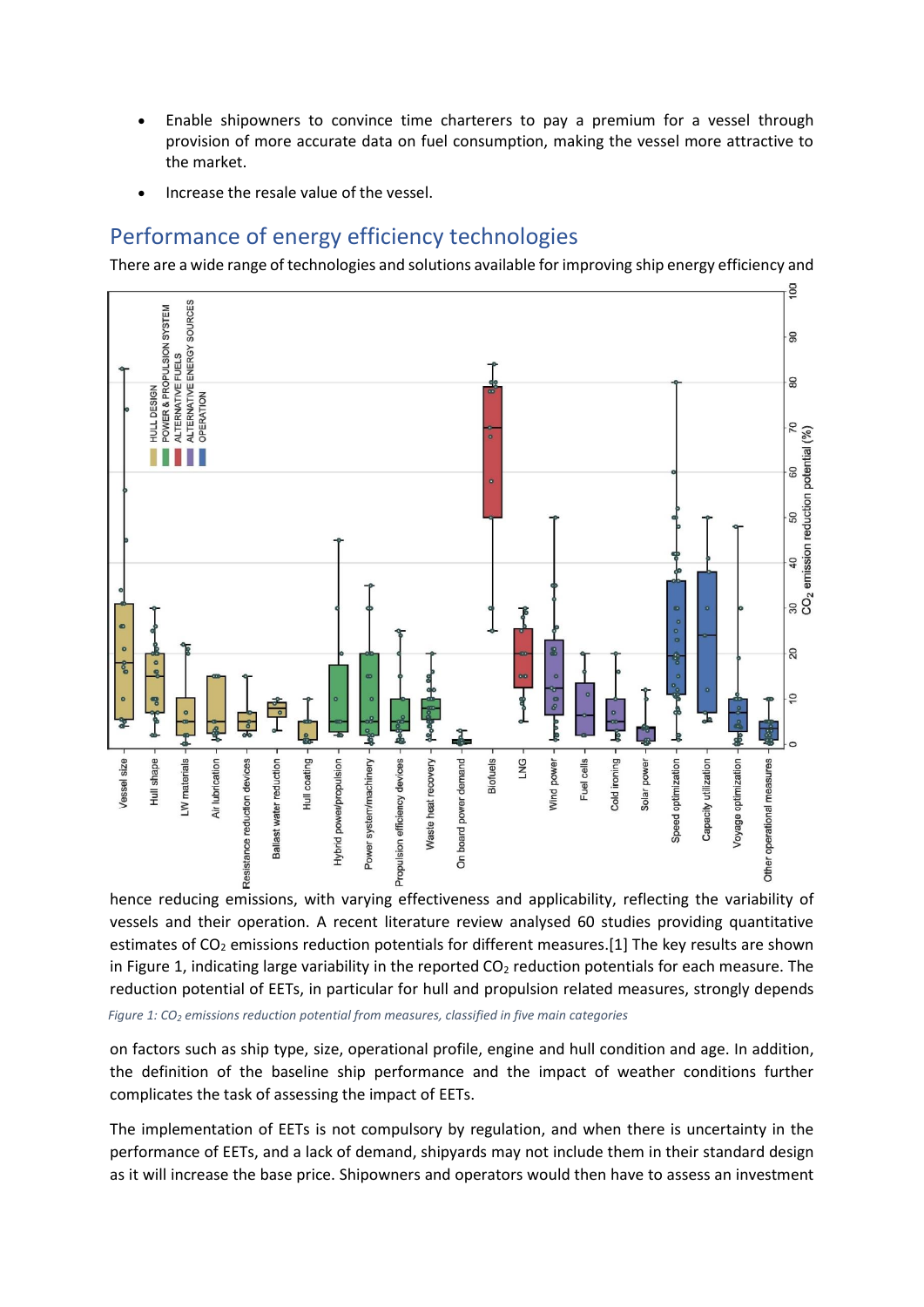based on promised savings from ETT providers and convince the shipyard to incorporate the EET into their design, increasing cost. As a result, the business case for EETs can be weak, slowing down the uptake of EETs.

There is therefore a significant incentive for the shipping industry to have a more formalised evaluation of the performance of EETs, based on sound principles; reliable data and assessment; and qualitative and quantitative confidence indicators.

Performance of EETs is usually expressed by manufacturers in the form of percentage fuel savings which, in many cases, is an oversimplified performance indicator or only applies to a specific ship and one operating condition, and hence can be misleading. Assessing the performance of EETs is usually undertaken through a comparison of in-service data with model tests or Computational Fluid Dynamics (CFD). Although this may sound straightforward, because ships trade in a variety of conditions and sea/weather states, there is a need for a standardised verification methodology that allows for comparison of the baseline performance and the performance of the ship with an EET fitted, under the same realistic conditions. Such a procedure should be transparent and use accepted industry standards for reliable data collection and analytical methods, such as the International Organization for Standardization (ISO) 19030 Standard for "Measurement of changes in hull and propeller performance".

| Hull<br><i>improvements</i><br>& propulsion | Technologies and solutions improving the hydrodynamic performance of the<br>vessel. This includes solutions reducing the resistance and/or improving the<br>propulsive efficiency of the vessel. Examples include measures such as Propulsion<br>Improving Devices (PIDs) or air lubrication.                                                                                 |
|---------------------------------------------|-------------------------------------------------------------------------------------------------------------------------------------------------------------------------------------------------------------------------------------------------------------------------------------------------------------------------------------------------------------------------------|
| <b>Machinery</b>                            | Measures that improve the energy efficiency of main and auxiliary engines such<br>as auxiliary systems optimisation, optimised heat exchangers, waste heat<br>recovery systems, electronic auto-tuning and batteries.                                                                                                                                                         |
| <b>Energy</b><br>consumers                  | Consumers are equipment or devices that use energy when operated. Energy<br>consumption of these technologies can be reduced through improvements of the<br>device or optimising its utilisation. Examples include efficient heating, ventilation<br>and air conditioning (HVAC), efficient cargo heating, frequency controlled pumps<br>and fans and cargo handling systems. |
| <b>Renewable</b><br>energy                  | Technologies capturing energy from the surroundings of the vessel and using or<br>transforming it to useful energy for the vessel to use, such as kites, fixed sails or<br>wings, Flettner rotors and solar panels.                                                                                                                                                           |
| <b>Operational</b>                          | Solutions for improving the operation of the vessel rather than improving the<br>vessel itself, such as trim and draft optimisation, speed management, autopilot<br>adjustment and use, and combinator optimising for vessels with controllable<br>pitch propellers.                                                                                                          |

*Table 1: Classification of energy efficiency technologies<sup>1</sup>*

1

Table 1 describes five categories of EETs. Each of these categories may require a specific methodology for assessing the performance impact. However, there are some common elements that can affect the

<sup>&</sup>lt;sup>1</sup> From the GloMEEP website: <u>http://glomeep.imo.org/resources/energy-efficiency-techologies-information-</u> [portal/](http://glomeep.imo.org/resources/energy-efficiency-techologies-information-portal/)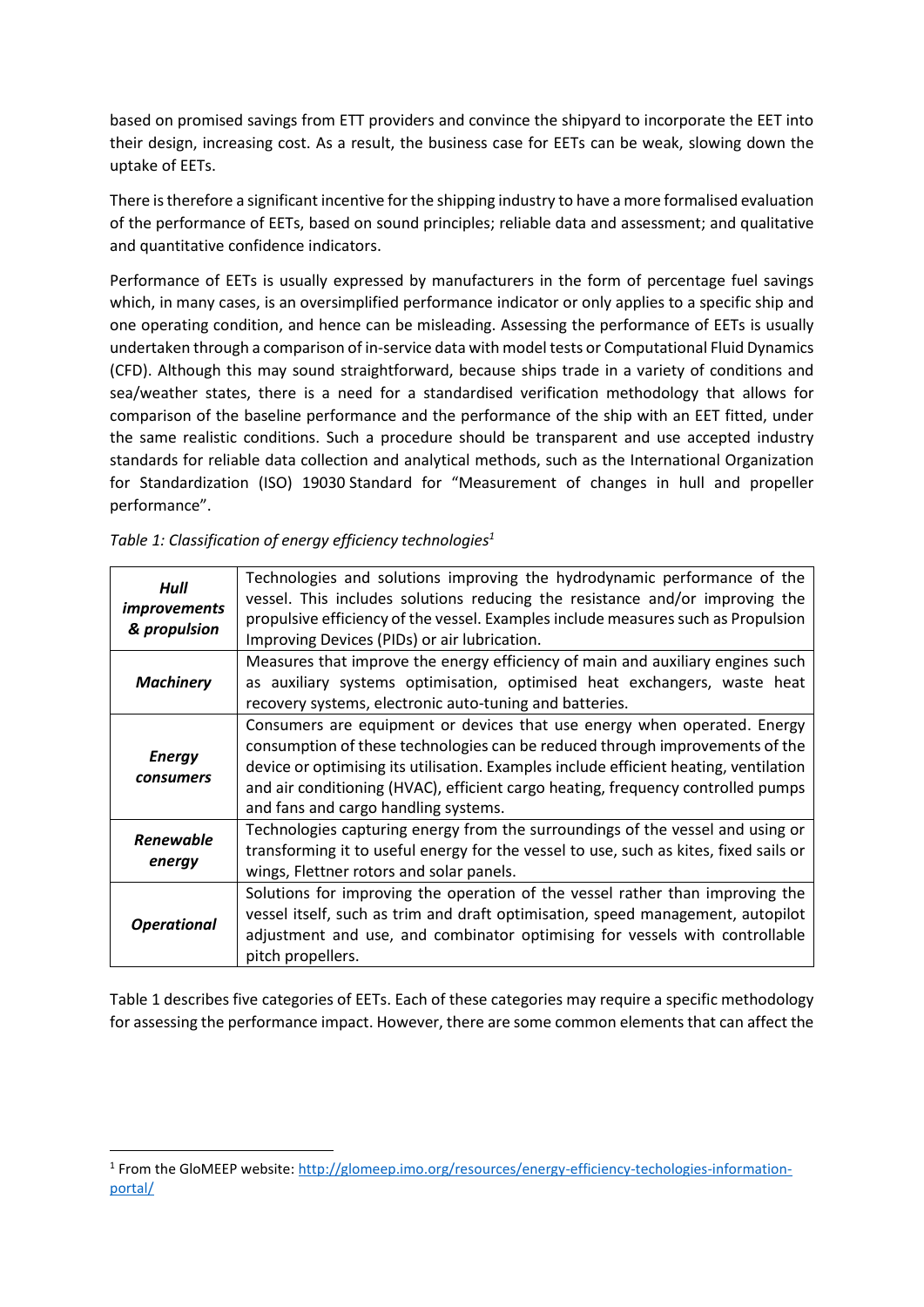accuracy, reliability and therefore the confidence level of each assessment. The most important factors are:

#### **1. Data**

- Data quality: This includes methods for handling and processing the data required for EET analysis. This might include sampling rates, filtering data sets and preparing data for processing.
- Data quantity: Sufficient amount of data under all weather and operating conditions of interest is necessary for reaching concrete conclusions.
- Amount of processing that the data requires: i.e. did the data contain a lot of noise? Are they corrected to another baseline, e.g. for wind, speed, draught etc.
- 2. **Definition of appropriate baseline**: Definition of the baseline can significantly affect the results of the analysis; therefore, it is important to select and assess an appropriate baseline.
- 3. **Ability to associate the energy efficiency improvement to a specific technology**: e.g. was a hull improving technology applied after a dry dock with new paint and polished propeller? Or was it a single addition with all other the same as the baseline?
- 4. **Data collection method**: The methodology used for evaluating the impact of EETs should be appropriate not only for the technology but also for the vessel type and operating requirements. In addition, there is often a trade-off between desired accuracy and what is practically possible in many vessels.
- 5. **Data analysis method**: The method used should be "fit for purpose". When possible, analytical computational methods might be preferred to empirical formulae. Were EETs assessed in identical conditions to the baseline? Ideally, a consistent method should be used for the ship with and without an EET fitted.
- 6. **Transparency of method used**: Is the analysis method auditable/verifiable by a third party or is it a black box? As system performance data can be sensitive, in some cases this can be done under a Non-Disclosure Agreement with the verifier.

## Methods for monitoring performance of vessels and EETs

In principle, monitoring vessel performance nowadays is mostly based on data from either Noonreporting or performance monitoring systems.

Table 2 summarises the types of data that can, **in the best case**, be obtained from the use of different data monitoring systems. However, the final data set will depend on many factors such as the configuration of the monitoring system, the company, whether the data is automated and the frequency of the data collection, etc.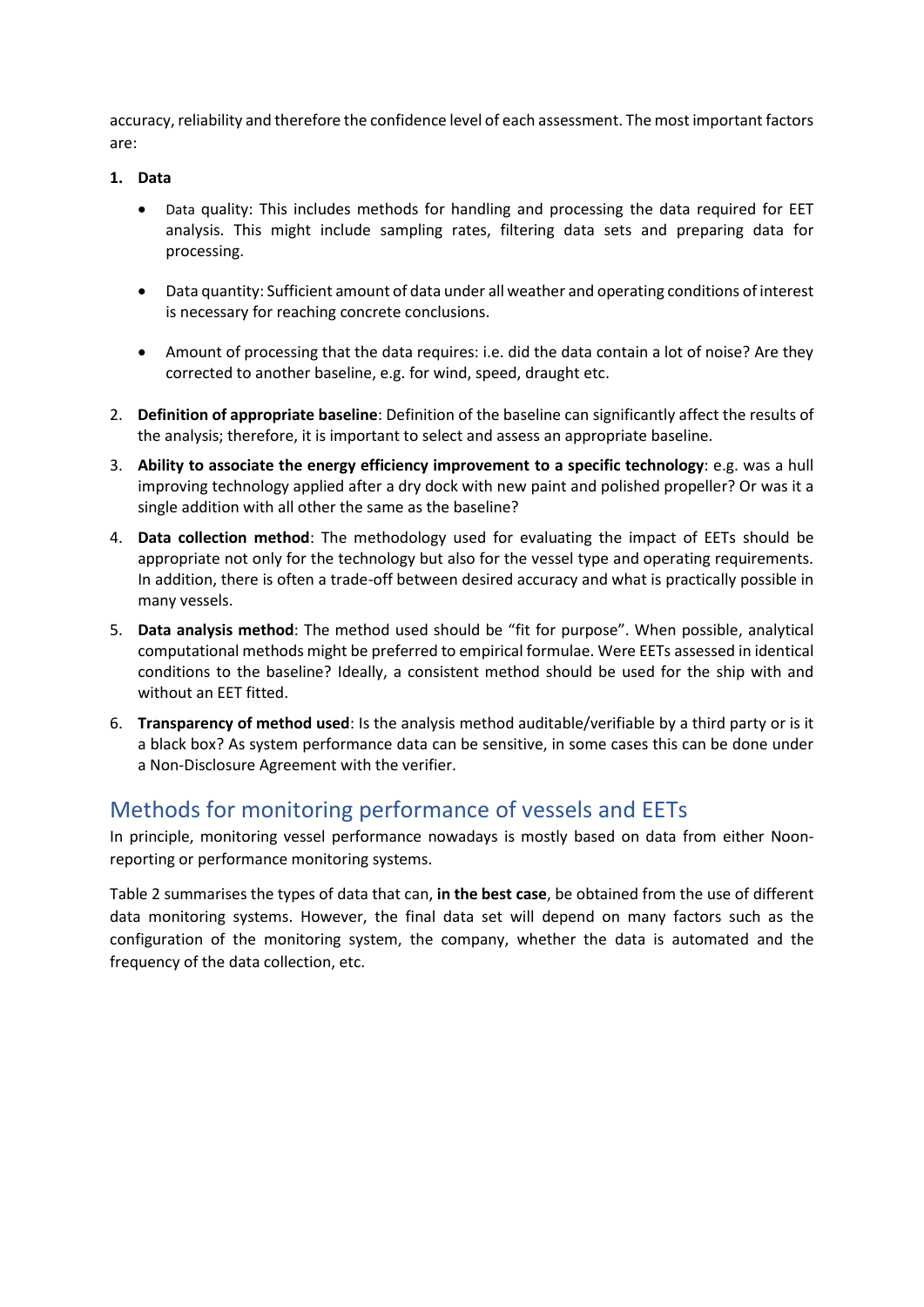Table 2: Data sources that can be obtained from using different data monitoring systems

|                           |                          | <b>Performance monitoring</b>                    |                          |  |
|---------------------------|--------------------------|--------------------------------------------------|--------------------------|--|
|                           | <b>Basic Noon Report</b> | <b>Noon reporting</b><br>system with GPS         | system                   |  |
| <b>Automated or</b>       |                          | Manually entered with                            | Automated but can be     |  |
|                           | Manually entered<br>only | GPS related parameters                           | supplemented by          |  |
| manual process            |                          | generated automatically                          | manually entered data    |  |
|                           | 1 data point per day     | 1 data point per day                             | Data points collected in |  |
| Data frequency            |                          |                                                  | seconds / minutes        |  |
|                           |                          |                                                  | intervals                |  |
| Ship speed over           |                          |                                                  |                          |  |
| ground                    |                          | X                                                | X                        |  |
| Ship speed                | x                        | X                                                |                          |  |
| through water             |                          |                                                  | x                        |  |
| <b>Distance and</b>       | x                        |                                                  | X                        |  |
| course over               |                          | X                                                |                          |  |
| ground (COG)              |                          |                                                  |                          |  |
| <b>Power from</b>         |                          |                                                  |                          |  |
| propeller shaft           |                          | X                                                | X                        |  |
| torque meter              |                          |                                                  |                          |  |
| Water depth               |                          | X                                                | X                        |  |
| <b>Additional sensors</b> |                          |                                                  | X                        |  |
| such as for cargo         |                          |                                                  |                          |  |
| and controllable          |                          |                                                  |                          |  |
| pitch                     |                          |                                                  |                          |  |
| <b>Draft aft and fore</b> |                          | X                                                | x                        |  |
| Cargo aboard              | x                        | X                                                | x                        |  |
| and/or draught            |                          |                                                  |                          |  |
| Fuel used (by tank        |                          |                                                  |                          |  |
| soundings or flow         | x                        | X                                                | x                        |  |
| meters)                   |                          |                                                  |                          |  |
| <b>Position (GPS) and</b> |                          |                                                  |                          |  |
| time (in order to         |                          | X                                                |                          |  |
| obtain wind speed,        |                          | All data is limited to the<br>time when the noon | X                        |  |
| wind direction and        |                          |                                                  |                          |  |
| current from              |                          | report is transmitted                            |                          |  |
| weather service           |                          |                                                  |                          |  |
| provider)                 |                          |                                                  |                          |  |

Performance monitoring systems contain mostly automated data which can be more accurate and collected in intervals of seconds/minutes to enable collection of much bigger data sets over the same period of time, when compared to noon reports that only deliver one data point per day (e.g. averaged speed over ground).

Before data analysis, it is a good practice to filter the database in order to remove outliers. Generally, filters are applied to ensure data is used that represents a ship in a steady state (e.g. low acceleration, constant power, constant route). Corrections and/or filtering are normally also required for weather (e.g. filter out high winds), fouling, machinery degradation and different loading conditions.

Data analysis may be conducted by an independent third party, such as an external company, a class society or academic institution, to provide expertise and an independent assessment.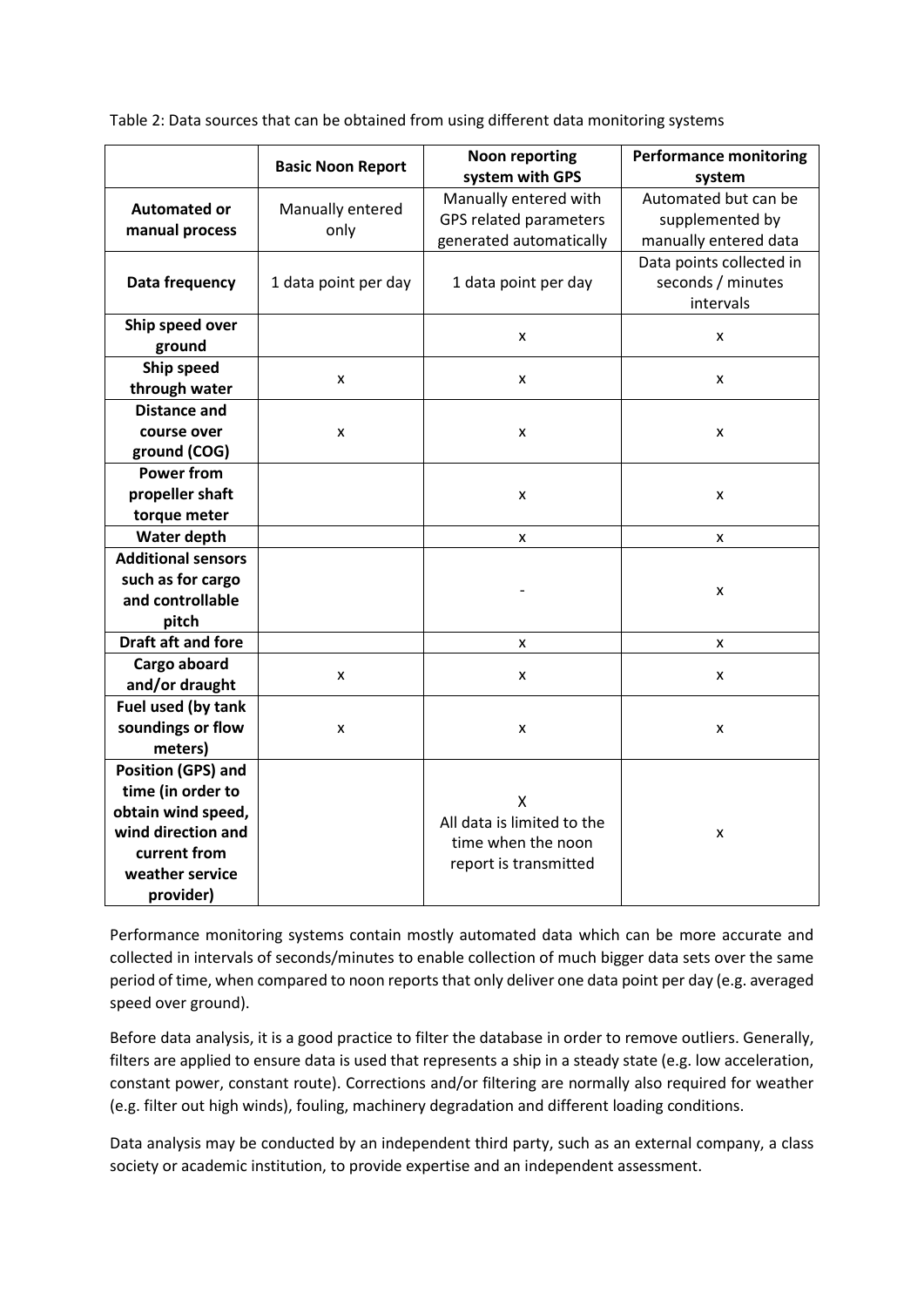It should be remembered that regardless of the data collection method used, there will be some standard errors that, given the large number of variables affecting the performance of a vessel at sea, are rather difficult to determine. For example, depending on the data available, it can be difficult to separate the influence of different operational factors, such as fouling and engine maintenance, on ship performance.

#### **1 Standard noon reporting**

The International Convention for the Safety of Life at Sea (SOLAS, Chapter V, Regulation 28) requires ships of 500 GT and above to provide a daily report to its company, which must contain sufficient detail to restore a complete record of the voyage, taking into account recommendations adopted by IMO.<sup>2</sup> According to SOLAS the noon report shall include data on ship's position and ship's course and speed.

In practice, information that has an impact on a ship's energy efficiency, such as speed, fuel consumption and weather/sea state are normally taken at each watch and averaged each day.[3] Some noon reporting systems include additional automated data such as GPS data, while weather/sea state information may only reflect the time the noon report is sent. Being a mandatory requirement under SOLAS, using data from noon reports provides a very cost-effective overview of performance monitoring. However, caution is needed as noon reports can provide an unreliable foundation for performance monitoring. The minimum standard noon report as defined under the SOLAS Convention does not contain enough information for accurate performance monitoring, even if recorded correctly. To assure data accuracy of manually entered data, a process needs to be in place to identify inconsistencies and query those responsible for data collection onboard. The main disadvantage though is that noon report data is averaged over generally a 24 hour period in which conditions may have considerably changed.

On the other hand, noon reports can provide a reliable foundation for performance monitoring when weather, fuel consumption and shaft power data have been accurately recorded for a sufficient period of time. In this case, it may be possible to assess the performance of EETs from a noon report, although identifying small changes or the effectiveness of EETs which are not in continuous operation, remains challenging. As noon reports include one data point per day only, data needs to be collected over longer periods of time, compared to performance monitoring, in order to provide a performance trend. Also, this means that noon reports may provide an inappropriate data basis for vessels that have short trips such as passenger vessels and RoRos on short trading routes.

#### **2 Performance monitoring systems**

**.** 

Performance monitoring systems use automated data collection systems where relevant data is continuously collected (at regular minute or second intervals) and subsequently transmitted ashore for analysis – normally in batches. This allows for a much more in-depth analysis of the vessel performance and provides the opportunity to optimise the use of EETs, but also requires a more sophisticated approach to data analysis.

Compared to noon reports, with performance monitoring, due to the very high frequency of the data collected, it is possible to collect more data in less time. In some cases where good data is available, approximately a few weeks' worth of data before and after installation of an EET might be enough to have a robust baseline.

<sup>&</sup>lt;sup>2</sup> IMO, A.22/Res.916, Guidelines for the recording of events related to navigation.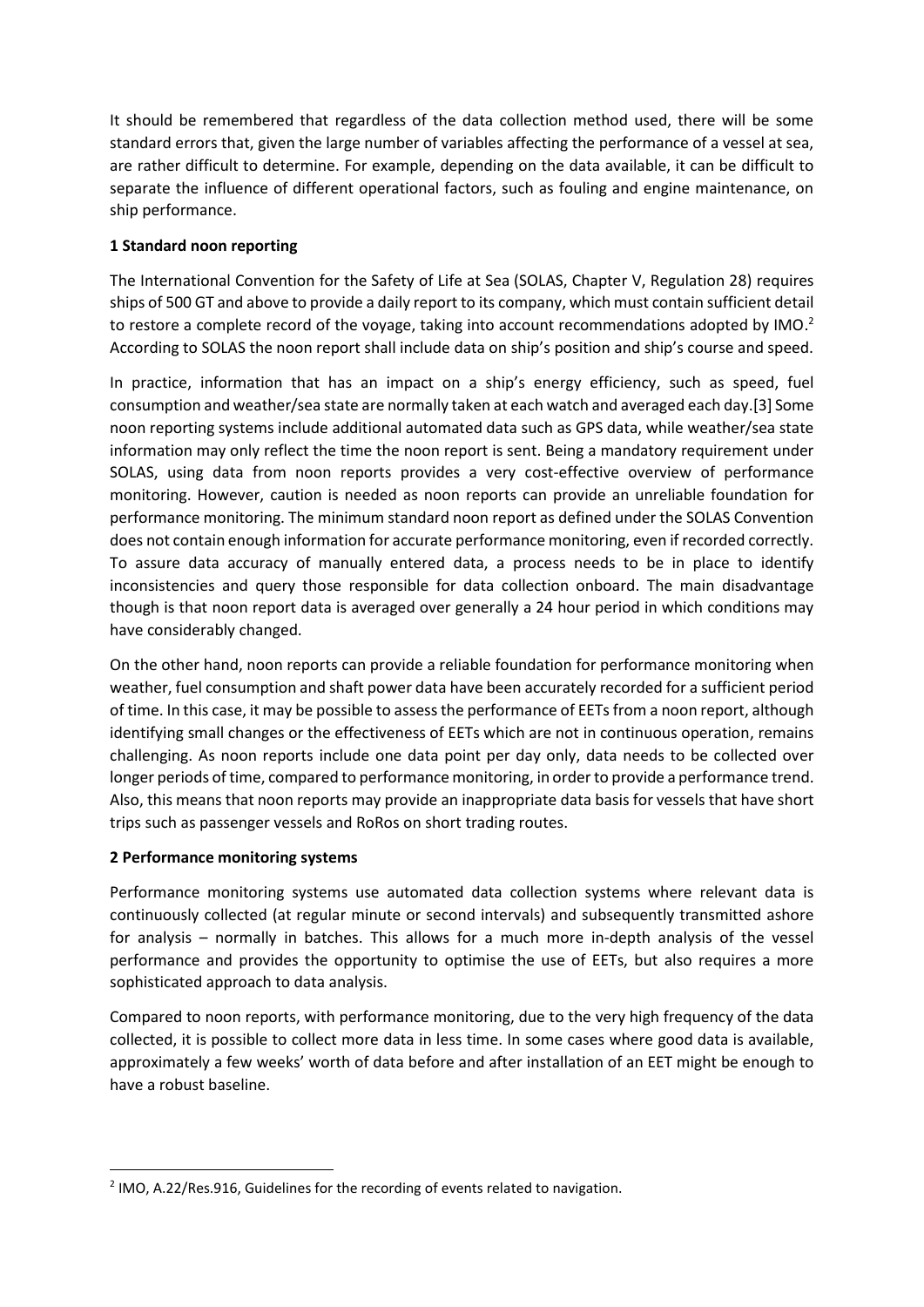Measurement of speed through water using shipborne logs can be inaccurate because of effects such as the influence of the boundary layer or ship motions. Average speed over the ground can be measured using Global Positioning System (GPS), but this does not take account of ocean currents. Shipborne wave recorders are not normally feasible, hence use of separate weather data.[3]

The disadvantage of performance monitoring is that these systems can be complex and expensive when compared to noon reporting as, depending on the system that is used, extra equipment such as monitoring sensors and on-board computers are required. Different companies have different systems.

#### *Use of AIS data to supplement noon report and performance monitoring data*

Whilst a good noon reporting system or performance monitoring system enables collection of enough data for performance analysis, GPS data from AIS is accurate and is a third party data set that can be used to supplement or validate the noon reporting data or performance monitoring data by providing exact co-ordinates, which can be used to provide distance and speed information and also to get historic weather data.

## Recommended practices for validating performance of EETs

There are various methods for evaluating ship performance parameters which are described by both the International Towing Tank Conference (ITTC) and ISO.

One recommended industry accepted method that will result in a high confidence rating is the ISO 19030 Standard that has been developed to prescribe practical methods for measuring changes in ship specific hull and propeller performance. The Standard also defines a set of relevant performance indicators for hull and propeller maintenance, repair and retrofit activities.

Hull and propeller performance refers to the relationship between the condition of a ship's underwater hull and propeller and the power required to move the ship through water at a given speed. Measurement of changes in ship specific hull and propeller performance over time makes it possible to indicate the impact of hull and propeller condition on the overall energy efficiency of the ship in question.

The ISO 19030 Standard consists of three parts:

- *Part 1* outlines general principles for how to measure changes in hull and propeller performance and defines a set of performance indicators for hull and propeller maintenance, repair and retrofit activities.
- *Part 2* defines the default method for measuring changes in hull and propeller performance and for calculating the performance indicators. It also provides guidance on the expected accuracy of each performance indicator.
- *Part 3* outlines alternatives to the default method. Some will result in lower overall accuracy but increase applicability of the standard. Others may result in same or higher overall accuracy but include elements which are not yet broadly used in commercial shipping.

Hull and propeller performance are modelled based on the relation between the delivered power and the total ship resistance, which is a function of the ship's speed through water. Therefore, delivered power and speed through water are the primary measured parameters.

A set of secondary parameters are also defined, to apply filtering and/or normalisation procedures necessary to make the reference period and evaluation period adequately comparable. Such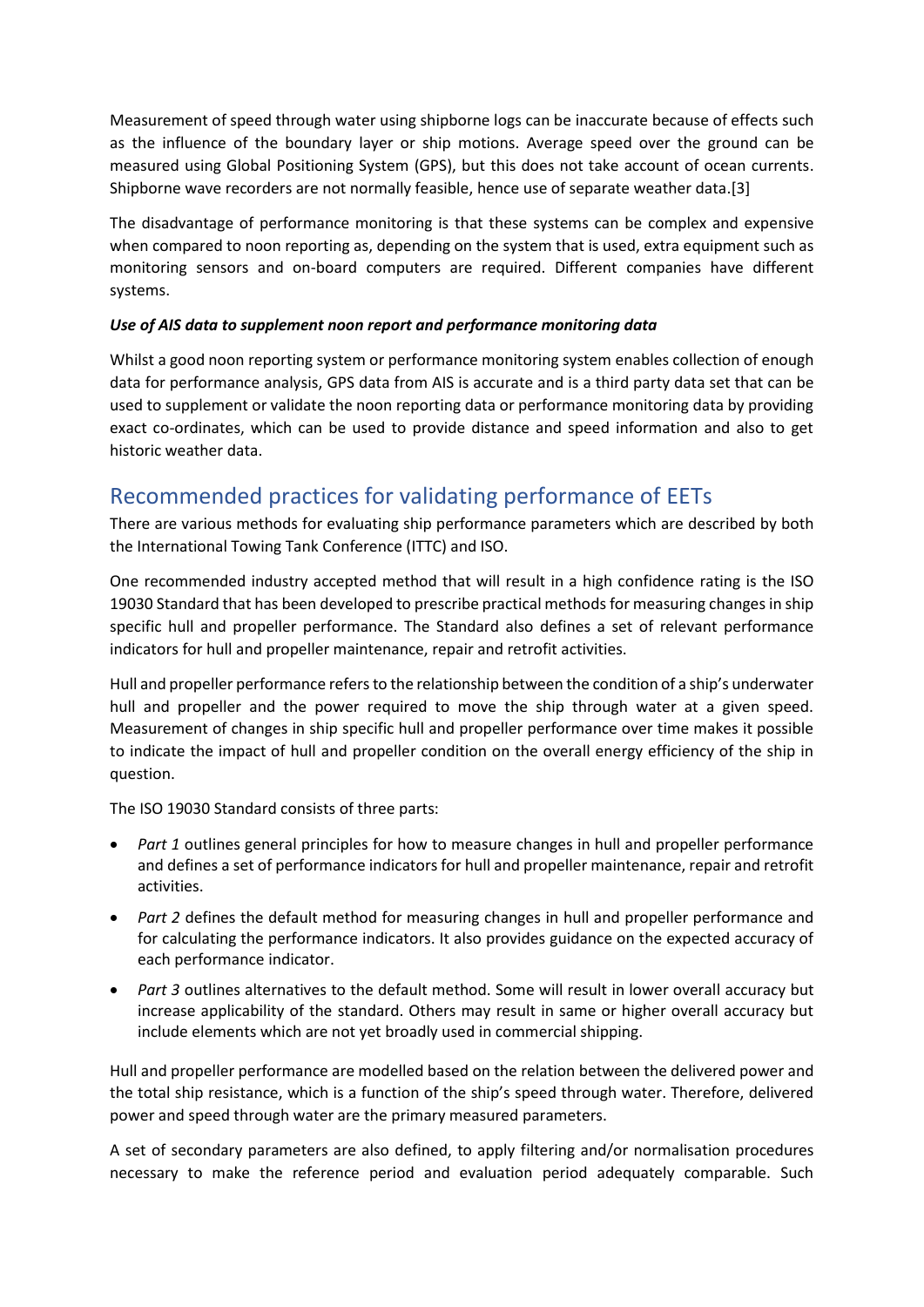parameters include environmental factors, such as wind speed and direction, water depth, temperature and density, and wave-related information. Operational factors are also included, such as loading conditions (draught), rudder angle and frequency of rudder movements. Procedures for data acquisition, storage and preparation, including filtering of data are provided by the Standard.

ISO 19030 offers multiple methodologies for determining performance change, with methodologies aligned to quantity and quality of performance data that can be retrieved from a subject vessel. It encourages a level of instrumentation that likely does not exist within the larger portion of the world fleet to arrive at uncertainty ranges that would be meaningful in the context of a large number of EET performance claims currently prevalent within the marine industry.

# Recommended way forward – development of a standardised Protocol for reporting EET performance data

With a view to supporting increased transparency of EET performance data, the IMO-GloMEEP GIA is in the process of developing a standardised reporting Protocol as follows:

- The Protocol aims to support the provision of EET performance data in a standardised reporting and will provide guidance to shipowners when evaluating performance of an EET and applicability for their individual ship. The Protocol is expected to enable shipowners and others seeking to assess EET solutions to better understand the potential impact on their relevant ship types and compare performance across different ETT solutions. It is expected that the Protocol will be simple to use and support provision of data in a transparent manner.
- The Protocol will potentially include a confidence level evaluation system that can provide an increased understanding of the confidence of the claimed fuel savings of a EET. This will enable those seeking to invest into an ETT to better understand the fuel reduction for their ship type and also allow comparing the performance across different solutions.

Such a confidence level evaluation system may consist of a multi-layered 'grading table' for each factor that has an influence on the performance of the EET. Figure 2 presents an exemplary grading table combining the data quantity with the type of data collected. In a second step, combining all impacting factors (see Figure 3) will allow calculation of a cumulative confidence level (i.e. how confident are we of the % fuel saving an EET is claimed to deliver?).

 Development of the proposed Protocol for reporting the impact of EETs and a confidence level evaluation can be considered as a 'stepping stone' to a more standardised, robust and digitised regime for ship performance monitoring reporting and validation that encourages the fitting of sensors that are better placed to measure speed/fuel consumption relationships.

In addition to the development of a Protocol and with a view to supporting transparency of ship and EET performance data, the IMO-GloMEEP GIA is also aiming to encourage and promote, as much as practicable, the use of the ISO 19030 Standard:

 ISO 19030 is viewed as the de-facto expert document that is recommended to be applied when determining the hydrodynamic performance change of a hull and propeller combination resulting from degradation, intervention action and/or installation of an EET.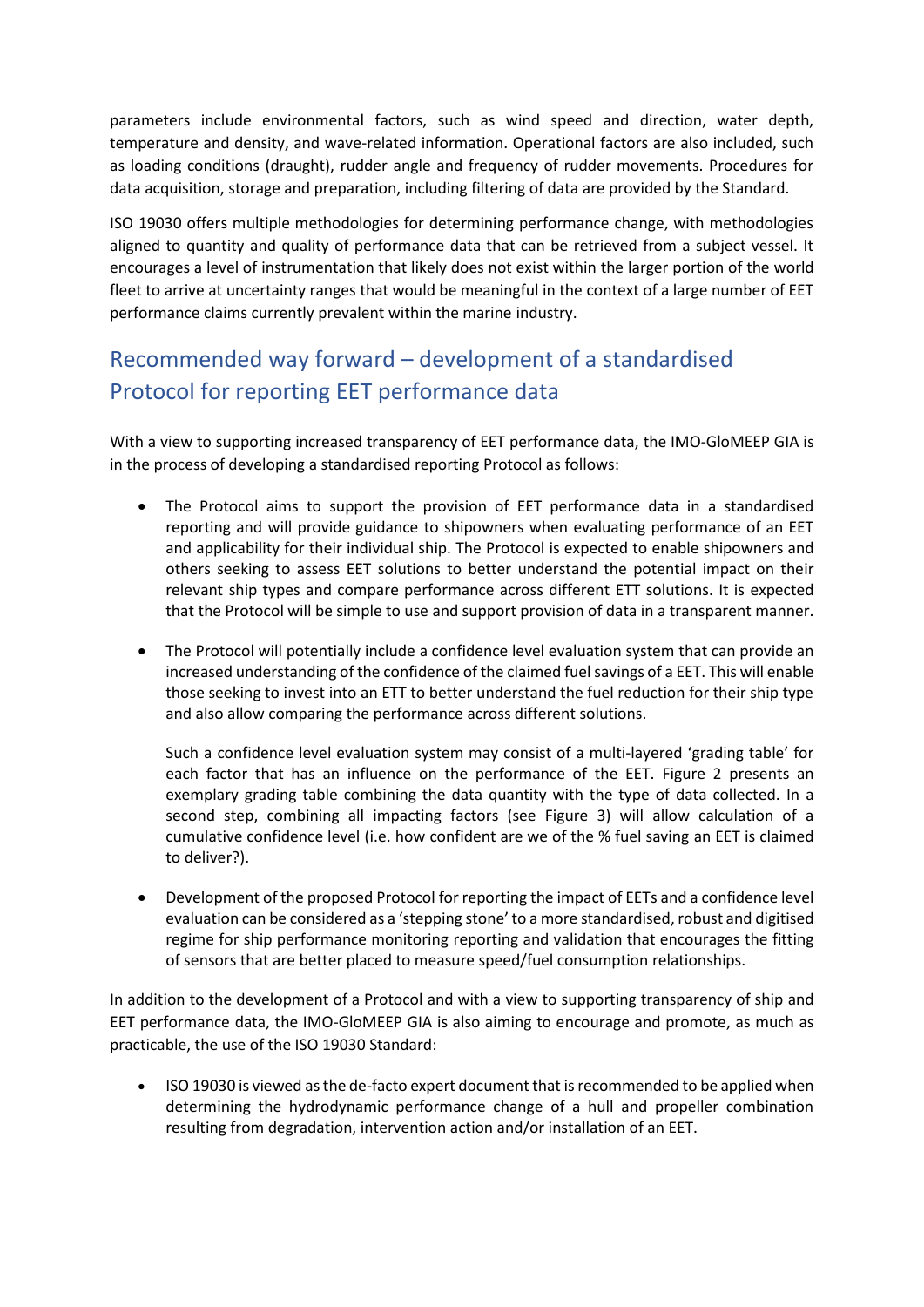- In this context, the IMO-GloMEEP GIA encourages the application and wider adoption of the methodologies embodied within ISO 19030. Improvement and evolution of the ISO Standard is also encouraged, focusing on its ease of use.
- Development of similar methodologies and standards for assessing the performance of other types of EETs (not currently covered under ISO 19030) is recommended in order to provide tools to shipowners, operators and charterers to quantify the actual savings from various technologies in real operation.
- It is recommended that performance measurements are accompanied with environmental factors, such as cargo load, weather and sea state; and with information on the monitoring method used, e.g. which standard has been applied (e.g. ISO 19030), frequency of data samples and length of monitoring period.

|          |  |                                        |                        |                      | <b>Type of Data</b> |                      |               |                       |
|----------|--|----------------------------------------|------------------------|----------------------|---------------------|----------------------|---------------|-----------------------|
|          |  |                                        |                        | <b>Data Quantity</b> |                     |                      |               |                       |
|          |  |                                        |                        | (Measurement         |                     |                      |               |                       |
|          |  |                                        | <b>Technology Type</b> | <b>Timeline)</b>     |                     | <b>Low Frequency</b> | <b>Medium</b> | <b>High Frequency</b> |
|          |  |                                        |                        |                      |                     | <b>Data Quality</b>  |               |                       |
|          |  |                                        |                        |                      | Grade               | $\overline{2}$       | 5             | 10                    |
|          |  |                                        |                        | 1 day                | $\mathbf{1}$        | $\overline{2}$       | 5             | 10                    |
|          |  | <b>Calculation with EET</b>            |                        |                      | $\overline{2}$      | 4                    | 10            | 20                    |
|          |  |                                        |                        | 7 day                |                     | 8                    |               |                       |
|          |  |                                        |                        | 1month               | 4                   |                      | 20            | 40                    |
|          |  |                                        | Tech 1                 | 3 months             | 6                   | 12                   | 30            | 60                    |
|          |  |                                        |                        | 6 months             | 8                   | 16                   | 40            | 80                    |
|          |  |                                        |                        | 12 months            | 10                  | 20                   | 50            | 100                   |
|          |  |                                        |                        | 18 months            | 12                  | 24                   | 60            | 120                   |
|          |  |                                        |                        |                      |                     |                      |               |                       |
|          |  |                                        |                        |                      |                     | <b>Data Quality</b>  |               |                       |
| Friction |  |                                        |                        |                      | Grade               | $\overline{2}$       | 5             | 10                    |
|          |  |                                        |                        | 1 day                | 1                   | 2                    | 5             | 10                    |
|          |  |                                        | Tech 1                 | 7 day                | $\overline{2}$      | 4                    | 10            | 20                    |
|          |  |                                        |                        | 1month               | 4                   | 8                    | 20            | 40                    |
|          |  |                                        |                        | 3 months             | 6                   | 12                   | 30            | 60                    |
|          |  | <b>Base Calculation</b><br>without EET |                        | 6 months             | 8                   | 16                   | 40            | 80                    |
|          |  |                                        |                        | 12 months            | 10                  | 20                   | 50            | 100                   |
|          |  |                                        |                        | 18 months            | 12                  | 24                   | 60            | 120                   |
|          |  |                                        |                        |                      |                     |                      |               |                       |
|          |  |                                        |                        |                      |                     |                      |               |                       |

*Figure 2: Exemplary grading table combining the data quantity with the type of data collected*